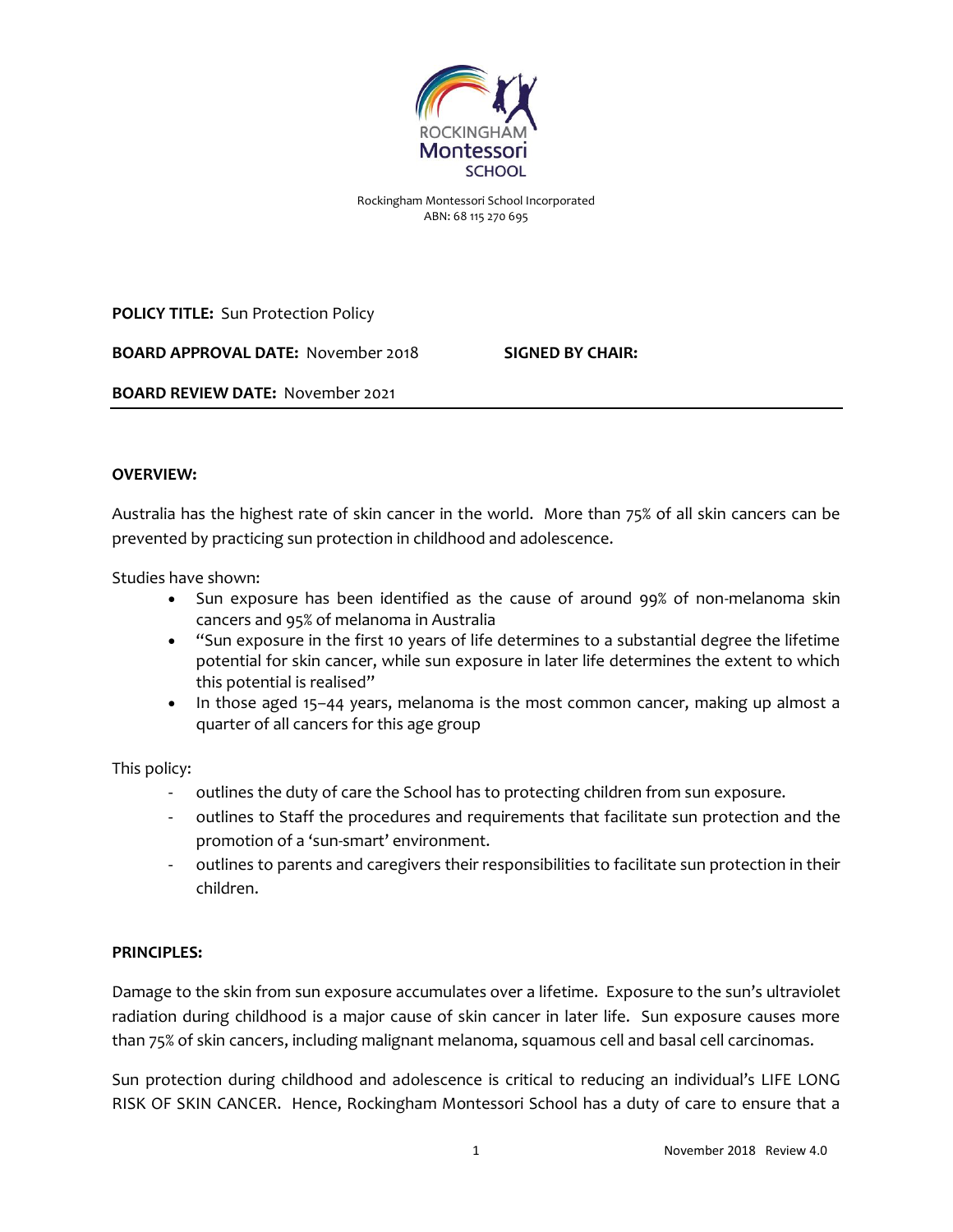sun protection policy is adopted, and that parents/guardians agree to be bound by this policy when they enroll their children at the School.

# **Duty of Care:**

Rockingham Montessori School undertakes steps to ensure that children achieve sun protection whilst in the care of the School. The School acknowledges that it is in a powerful position to influence the attitude of children to sun exposure, and thus develop a lifelong respect for sunprotection and an awareness of the potential hazards of sun exposure. This educational influence extends beyond the children to include their parents/guardians and the wider community.

## **Sun Protection Cream:**

The School supports the use of sun protection cream. This should be:

- broad spectrum (blocking both UVA and UVB radiation).
- high sun protection factor (SPF) of at least 30.
- water resistant to ensure against loss of effect due to perspiration or water exposure.
- applied ideally 15-30 minutes before sun exposure, or prior to coming to School.

The School supports the use of sun protection cream all year round, regardless of season, but with particular emphasis during the months September to May.

## **Sun Protection Clothing:**

The School requires that hats be worn for any outdoor play or activity. Hats should be:

- broad brimmed – minimum 6cm brim, deep crown; or legionnaire style.

Clothing that provides adequate protection from UV radiation:

- shirts should have collars and sleeves.
- be of coarsely woven, natural fibres.
- rash vests or shirts used for swimming.

The School's uniform providers utilise fabric with an ultraviolet sun protection factor - UPF50+ rating. Parents are encouraged to select clothing for their children with an UPF rating.

### **PROCEDURES:**

- 1. A *'no hat, play in the shade*' policy is adhered to. This includes camps and excursions.
- 2. Shirts with sleeves and a collar are required for physical education.
- 3. Exposed skin that is not adequately protected by clothing is to be covered with broad spectrum SPF 30+ water resistant sunscreen. **The application of sunscreen is the responsibility of caregivers. It should be applied prior to the child coming to School.**